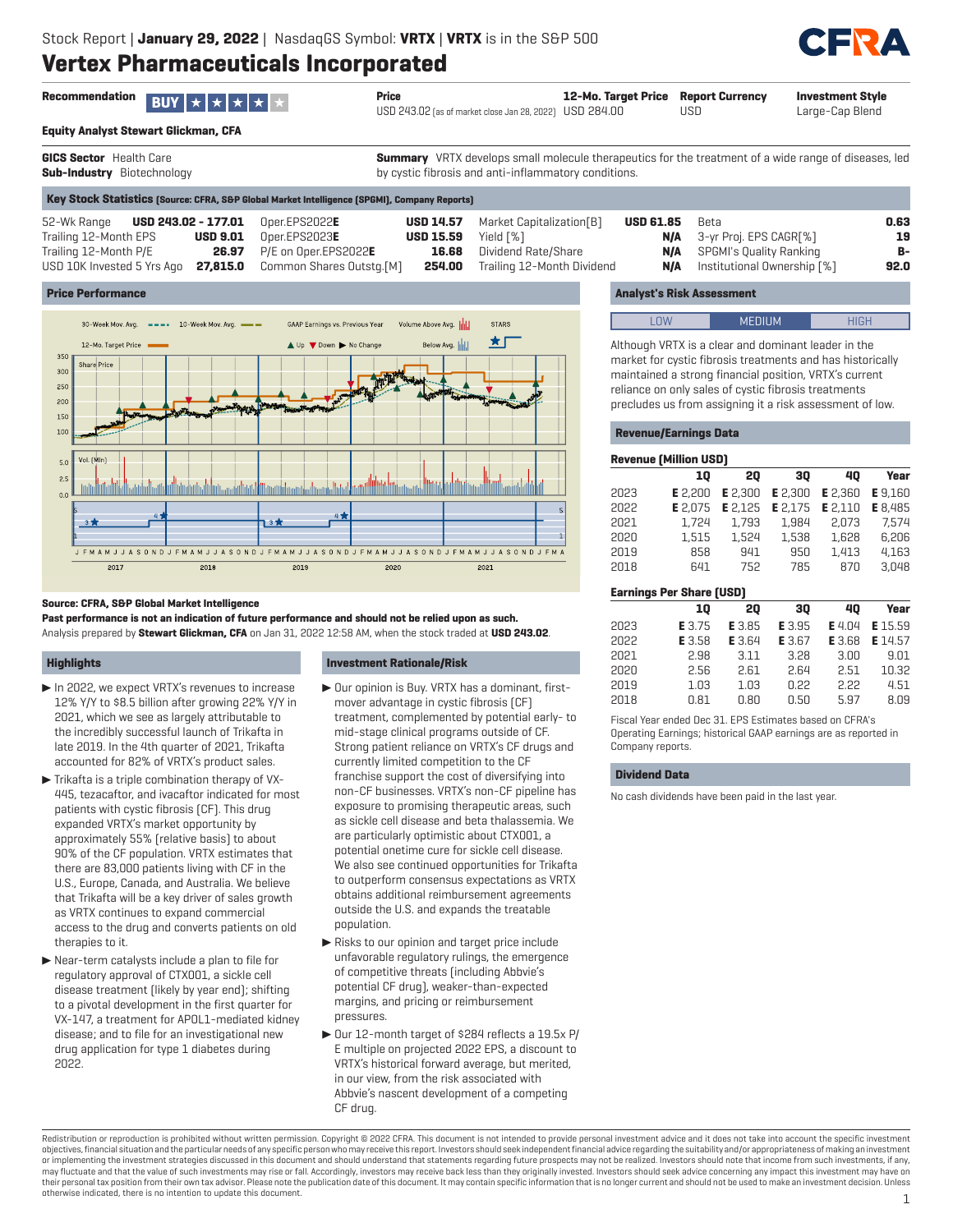

## **Business Summary** Jan 12, 2022

CORPORATE OVERVIEW. Vertex Pharmaceuticals (VRTX) is a biotechnology company that focuses on developing and commercializing therapies for the treatment of cystic fibrosis ("CF"). In 2020, all of VRTX's product revenues came from sales of CF therapies. The company is also advancing research and development in other areas, including pain, sickle cell disease, beta-thalassemia, and alpha-1 antitrypsin deficiency. We believe that these programs have significant commercial potential. For example, VRTX's program with CRISPR Therapeutics to develop clinical candidate CTX001 for sickle cell disease and betathalassemia is unique because it is one of the first human trials to use the powerful CRISPR/Cas-9 geneediting technology.

MARKET BACKGROUND. CF is a life shortening genetic disease affecting approximately 83,000 people across North America, Europe, and Australia. CF is caused by a defective or missing CFTR protein resulting from mutations in the CFTR gene. The absence of working CFTR proteins results in poor flow of salt and water into and out of cells in a number of organs, including the lungs. As a result, thick, sticky mucus builds up and blocks the passages in many organs, leading to a variety of symptoms. In particular, mucus builds up and clogs the airways in the lungs, causing chronic lung infections and progressive lung damage.

VRTX's commercialized medicines include Symdeko/Symkevi, Orkambi, Kalydeco, and Trikafta/Kaftrio. Since the late 2019 launch of Trikafta, many patients that were previously on VRTX's other CF therapies have switched over to Trikafta. Collectively, VRTX's four CF drugs are approved to treat a large majority of the CF patients in North America, Europe, and Australia. VRTX believes that its current therapies could address up to 90% of all CF patients. The company is pursuing genetic therapies to address the remaining 10% of people with CF.

COMPETITIVE DYNAMICS. A number of companies are seeking to identify and develop drug candidates for the treatment of CF, including public companies such as AbbVie, Eloxx Pharmaceuticals, Proteostasis Therapeutics, and Translate Bio as well as several private companies. Given VRTX's dominance in the market for CF treatments, we believe that the company's sales would face significant pressure if a competing therapy were successfully developed. In recent years, VRTX has committed significant research resources to and made significant investments in its pipeline of potential new therapies for alpha-1 antitrypsin deficiency, APOL1-mediated kidney diseases, pain, beta-thalassemia, sickle cell disease, muscular dystrophy, T1D, and other diseases. Many other pharmaceutical and biotechnology companies are also investing resources for the discovery and development of small molecules, gene therapies, and cell therapies to treat the same diseases for which VRTX is developing therapies.

IMPACT OF MAJOR DEVELOPMENTS. On October 15, 2020, VRTX announced after market hours that it was discontinuing its Phase 2 study of VX-814 in patients with alpha-1 antitrypsin deficiency (AATD), causing shares to trade down by 21% the next day. On June 10, 2021, VRTX announced that VX-864 for AATD achieved its primary endpoint, but the clinical benefit of the drug was not large enough to support advancement into late-stage development. Using the lessons from VX-814 and VX-864, we expect VRTX to take its next molecule for AATD into the clinic in 2022. Following the discontinuation of clinical candidates VX-864 and VX-814 for AAT deficiency, we expect investors to put increased pressure on VRTX to engage in business development activity. The company has indicated an interest in deals involving transformative midto late-stage assets, but management suggested that it was not a priority.

In late October 2019, VRTX's triple combination therapy of VX-445, tezacaftor, and ivacaftor for CF (i.e. Trikafta) was approved by the FDA. This drug significantly expanded VRTX's market opportunity to about 90% of the CF population, up from an estimated 58% of the CF population that was previously treatable with VRTX's therapies. The key patents for Trikafta are expected to expire in 2037 in both the U.S. and Europe. The largest development prior to VRTX's triple combination therapy was the launch of SYMDEKO in the U.S. in 2018.

Prior to that, in July 2015, VRTX received FDA approval for ORKAMBI to treat the underlying causes of cystic fibrosis in patients 12 and older with the F580del mutation. This approval was a significant milestone for VRTX because it enabled VRTX to become the clear market leader for the treatment of CF. VRTX subsequently obtained additional approvals for ORKAMBI to treat additional subsets of the CF patient population.

FINANCIAL TRENDS. For the year ending December 31, 2021, VRTX achieved revenue of \$7.6 billion, up 22% year-over-year. Growth in 2021 was largely driven by the rapidly expanding sales of Trikafta. The company's adjusted EPS was \$13.02, up 26% from \$10.32 in the prior year. VRTX has generated growing levels of positive free cash flow for the past several years and has generally maintained a significant net cash position. As such, we believe that VRTX has substantial financial flexibility.

#### **Corporate information**

**Investor contact**

M. Partridge (617 341 6100)

#### **Office**

50 Northern Avenue, Boston, Massachusetts, 02210

**Telephone**

617 341 6100

**Fax**

N/A

#### **Website**

www.vrtx.com

## **Officers**

**Executive Chairman** J. M. Leiden **Executive VP & CFO** C. F. Wagner **CEO, President & Director** R. Kewalramani **CEO, President & Director** R. Kewalramani **Executive VP & COO** S. A. Arbuckle **Chief Accounting Officer & SVP of Accounting, Tax, Treasury, Strategic Sourcing & Corporate Services** K. Ambrose **Senior VP & General Counsel** J. Liu **Board Members** A. M. Garber B. I. Sachs D. L. McKenzie J. M. Leiden L. A. Carney M. G. McGlynn R. Kewalramani S. N. Bhatia T. C. Kearney Y. Lee

**Domicile** Massachusetts

N/A

**Auditor**

**Founded**

1989

**Employees** 3,400

**Stockholders** N/A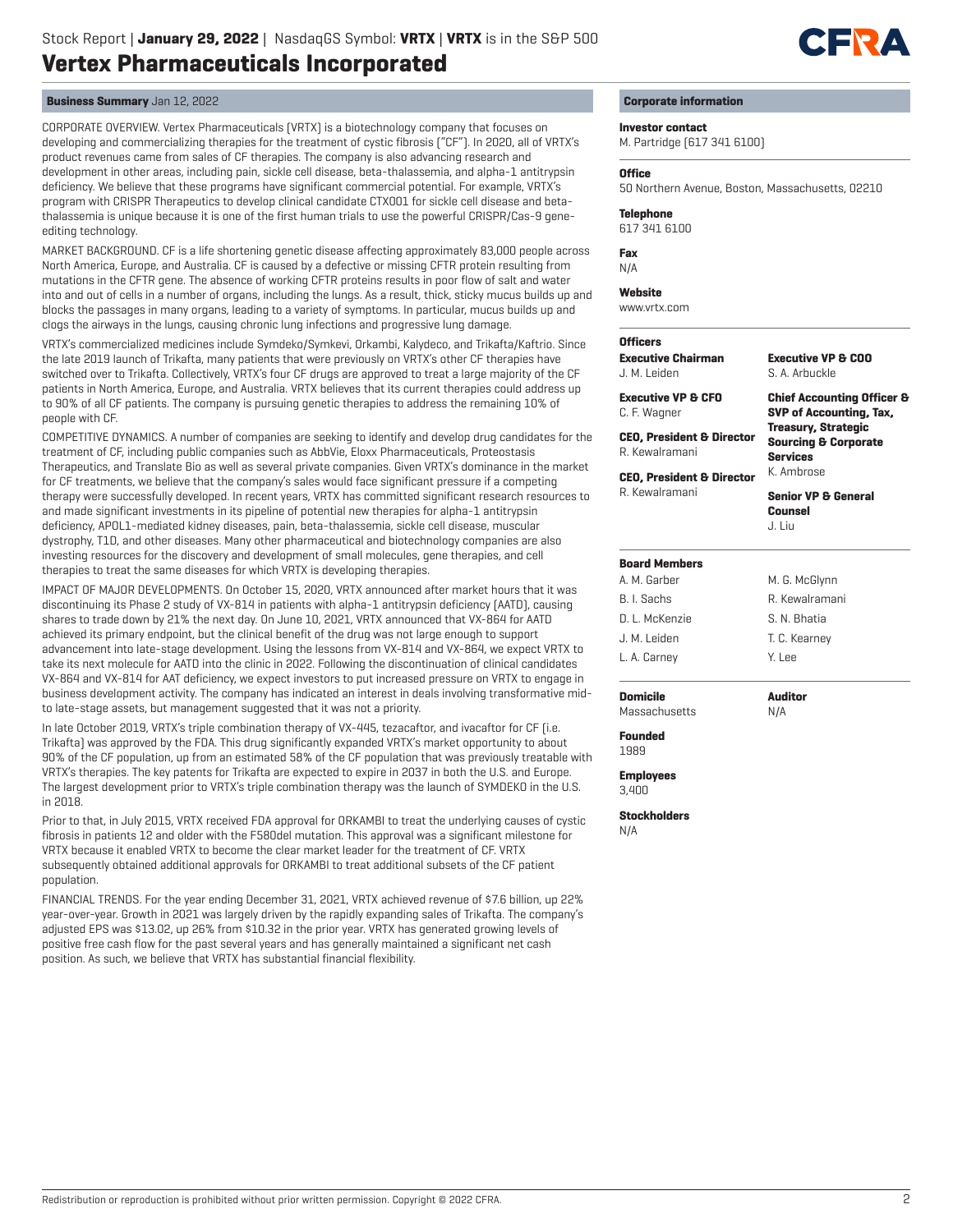

| <b>Quantitative Evaluations</b>       |                      |                                                                                                                                     |                                                                                                                                                      |                |  |                  |  |  |  |  |
|---------------------------------------|----------------------|-------------------------------------------------------------------------------------------------------------------------------------|------------------------------------------------------------------------------------------------------------------------------------------------------|----------------|--|------------------|--|--|--|--|
| <b>Fair Value Rank</b>                |                      |                                                                                                                                     | $\mathcal{B}$<br>P<br>$\overline{4}$                                                                                                                 |                |  |                  |  |  |  |  |
|                                       |                      | LOWEST<br>Based on CFRA's proprietary quantitative model,<br>stocks are ranked from most overvalued [1] to most<br>undervalued [5]. |                                                                                                                                                      |                |  | <b>HIGHEST</b>   |  |  |  |  |
| <b>Fair Value</b><br>Calculation      | <b>USD</b><br>309.02 |                                                                                                                                     | Analysis of the stock's current worth, based on CFRA's<br>proprietary quantitative model suggests that VRTX is<br>undervalued by USD 66.00 or 27.16% |                |  |                  |  |  |  |  |
| <b>Volatility</b>                     |                      | LOW                                                                                                                                 |                                                                                                                                                      | <b>AVERAGE</b> |  | <b>HIGH</b>      |  |  |  |  |
| <b>Technical</b><br><b>Evaluation</b> | <b>BULLISH</b>       |                                                                                                                                     | Since January, 2022, the technical indicators for VRTX<br>have been BULLISH"                                                                         |                |  |                  |  |  |  |  |
| <b>Insider Activity</b>               |                      | <b>UNFAVORABLE</b>                                                                                                                  |                                                                                                                                                      | <b>NEUTRAL</b> |  | <b>FAVORABLE</b> |  |  |  |  |

| <b>Expanded Ratio Analysis</b> |  |  |  |
|--------------------------------|--|--|--|
|--------------------------------|--|--|--|

|                                 | 2021   | 2020   | 2019   | 2018   |
|---------------------------------|--------|--------|--------|--------|
| Price/Sales                     | 7.54   | 10.03  | 13.71  | 14.09  |
| Price/EBITDA                    | 19.60  | 20.90  | 43.60  | 58.32  |
| Price/Pretax Income             | 20.90  | 19.97  | 40.92  | 71.55  |
| P/E Ratio                       | 24.37  | 22.97  | 48.55  | 20.49  |
| Avg. Diluted Shares Outstg. (M) | 259.90 | 263.40 | 260.67 | 259.18 |
|                                 |        |        |        |        |

Figures based on fiscal year-end price

| <b>Key Growth Rates and Averages</b> |           |         |         |  |  |  |  |  |
|--------------------------------------|-----------|---------|---------|--|--|--|--|--|
| <b>Past Growth Rate [%]</b>          | 1 Year    | 3 Years | 5 Years |  |  |  |  |  |
| Net Income                           | <b>NM</b> | 3.76    | 83.67   |  |  |  |  |  |
| Sales                                | 22.06     | 35.46   | 34.79   |  |  |  |  |  |
| <b>Ratio Analysis (Annual Avg.)</b>  |           |         |         |  |  |  |  |  |
| Net Margin [%]                       | 30.92     | 34.30   | 36.46   |  |  |  |  |  |
| % LT Debt to Capitalization          | 5.22      | 7.89    | 11.46   |  |  |  |  |  |
| Return on Equity [%]                 | 24.93     | 28.01   | 30.78   |  |  |  |  |  |

| <b>Company Financials</b> Fiscal year ending Dec 31         |           |           |           |           |           |           |           |           |           |           |
|-------------------------------------------------------------|-----------|-----------|-----------|-----------|-----------|-----------|-----------|-----------|-----------|-----------|
| Per Share Data [USD]                                        | 2021      | 2020      | 2019      | 2018      | 2017      | 2016      | 2015      | 2014      | 2013      | 2012      |
| Tangible Book Value                                         | 34.18     | 28.03     | 18.08     | 17.18     | 7.70      | 3.31      | 2.46      | 4.16      | 5.67      | 1.40      |
| Free Cash Flow                                              | N/A       | 11.52     | 5.82      | 4.62      | 2.35      | 0.73      | $-2.03$   | $-2.65$   | $-0.76$   | 0.93      |
| Earnings                                                    | 9.01      | 10.29     | 4.51      | 8.09      | 1.04      | $-0.46$   | $-2.31$   | $-3.14$   | $-2.24$   | 0.15      |
| Earnings [Normalized]                                       | 6.54      | 6.69      | 2.88      | 1.55      | 1.51      | $-0.28$   | $-1.31$   | $-1.90$   | $-0.48$   | 0.10      |
| <b>Dividends</b>                                            | N/A       | N/A       | N/A       | N/A       | N/A       | N/A       | N/A       | N/A       | N/A       | N/A       |
| Payout Ratio [%]                                            | <b>NM</b> | <b>NM</b> | <b>NM</b> | <b>NM</b> | <b>NM</b> | <b>NM</b> | <b>NM</b> | <b>NM</b> | <b>NM</b> | <b>NM</b> |
| Prices: High                                                | 242.99    | 306.08    | 225.66    | 194.92    | 167.86    | 127.60    | 143.45    | 124.35    | 89.96     | 66.10     |
| Prices: Low                                                 | 176.36    | 197.47    | 160.95    | 144.07    | 73.34     | 71.46     | 97.45     | 59.79     | 40.34     | 32.04     |
| P/E Ratio: High                                             | 27.00     | 29.70     | 50.00     | 24.10     | <b>NM</b> | <b>NM</b> | <b>NM</b> | <b>NM</b> | <b>NM</b> | <b>NM</b> |
| P/E Ratio: Low                                              | 19.60     | 19.20     | 35.70     | 17.80     | 70.60     | <b>NM</b> | <b>NM</b> | <b>NM</b> | <b>NM</b> | <b>NM</b> |
| <b>Income Statement Analysis [Million USD]</b>              |           |           |           |           |           |           |           |           |           |           |
| Revenue                                                     | 7.574     | 6,206     | 4,163     | 3,048     | 2,489     | 1,702     | 1,032     | 580.00    | 1,212     | 1,527     |
| Operating Income                                            | 2,790     | 2,869     | 1,202     | 664.00    | 393.00    | 11.00     | $-465.00$ | $-641.00$ | $-157.00$ | 49.00     |
| Depreciation + Amortization                                 | N/A       | 110.00    | 107.00    | 72.00     | 61.00     | 61.00     | 62.00     | 63.00     | 48.00     | 38.00     |
| Interest Expense                                            | 62.00     | 58.00     | 59.00     | 72.00     | 69.00     | 81.00     | 84.00     | 73.00     | 23.00     | 15.00     |
| Pretax Income                                               | 2,730     | 3,117     | 1,395     | 600.00    | $-16.00$  | $-67.00$  | $-558.00$ | $-735.00$ | $-626.00$ | 32.00     |
| Effective Tax Rate                                          | 14.20     | 13.00     | 15.60     | $-247.70$ | 684.10    | $-24.70$  | $-5.40$   | $-0.90$   | 19.60     | $-0.90$   |
| Net Income                                                  | 2,342     | 2,712     | 1,177     | 2,097     | 263.00    | <b>NM</b> | <b>NM</b> | <b>NM</b> | <b>NM</b> | <b>NM</b> |
| Net Income (Normalized)                                     | 1,701     | 1,761     | 751.10    | 401.40    | 382.90    | <b>NM</b> | <b>NM</b> | <b>NM</b> | <b>NM</b> | 21.20     |
| <b>Balance Sheet and Other Financial Data [Million USD]</b> |           |           |           |           |           |           |           |           |           |           |
| Cash                                                        | 7,525     | 6,659     | 3,808     | 3,168     | 2,089     | 1,435     | 1,042     | 1,387     | 1,465     | 1,321     |
| <b>Current Assets</b>                                       | 9,015     | 8,133     | 4,823     | 3,843     | 2,649     | 1,832     | 1,407     | 1,547     | 1,589     | 1,590     |
| <b>Total Assets</b>                                         | 13,433    | 11,752    | 8,319     | 6,246     | 3,546     | 2,897     | 2,499     | 2,335     | 2,319     | 2,759     |
| <b>Current Liabilities</b>                                  | 1,874     | 1,878     | 1,335     | 1,120     | 807.00    | 793.00    | 506.00    | 368.00    | 398.00    | 433.00    |
| Long Term Debt                                              | N/A       | N/A       | N/A       | N/A       | N/A       | N/A       | 224.00    | 281.00    | N/A       | 400.00    |
| <b>Total Capital</b>                                        | 10,657    | 9,629     | 6,758     | 5,022     | 2,649     | 2,179     | 1,920     | 1,921     | 1,863     | 1,931     |
| Capital Expenditures                                        | N/A       | 260.00    | 75.00     | 95.00     | 99.00     | 57.00     | 45.00     | 51.00     | 110.00    | 71.00     |
| Cash from Operations                                        | N/A       | 3,254     | 1,569     | 1,270     | 845.00    | 236.00    | $-365.00$ | $-573.00$ | $-61.00$  | 268.00    |
| <b>Current Ratio</b>                                        | 4.81      | 4.33      | 3.61      | 3.43      | 3.28      | 2.31      | 2.78      | 4.20      | 3.99      | 3.67      |
| % Long Term Debt of Capitalization                          | 5.20      | 9.20      | 9.20      | 11.60     | 22.00     | 23.90     | 38.50     | 41.30     | 26.30     | 35.40     |
| % Net Income of Revenue                                     | 30.90     | 43.70     | 28.30     | 68.80     | 10.60     | $-6.60$   | $-53.90$  | <b>NM</b> | $-36.70$  | $-7.00$   |
| % Return on Assets                                          | 13.85     | 17.87     | 10.32     | 8.48      | 7.62      | 0.26      | $-12.02$  | $-17.23$  | $-3.85$   | 1.22      |
| % Return on Equity                                          | 24.90     | 36.70     | 22.40     | 64.40     | 5.40      | $-6.90$   | $-53.70$  | $-60.50$  | $-38.90$  | 2.90      |

Source: S&P Global Market Intelligence. Data may be preliminary or restated; before results of discontinued operations/special items. Per share data adjusted for stock dividends; EPS diluted. E-Estimated. NA-Not Available. NM-Not Meaningful. NR-Not Ranked. UR-Under Review.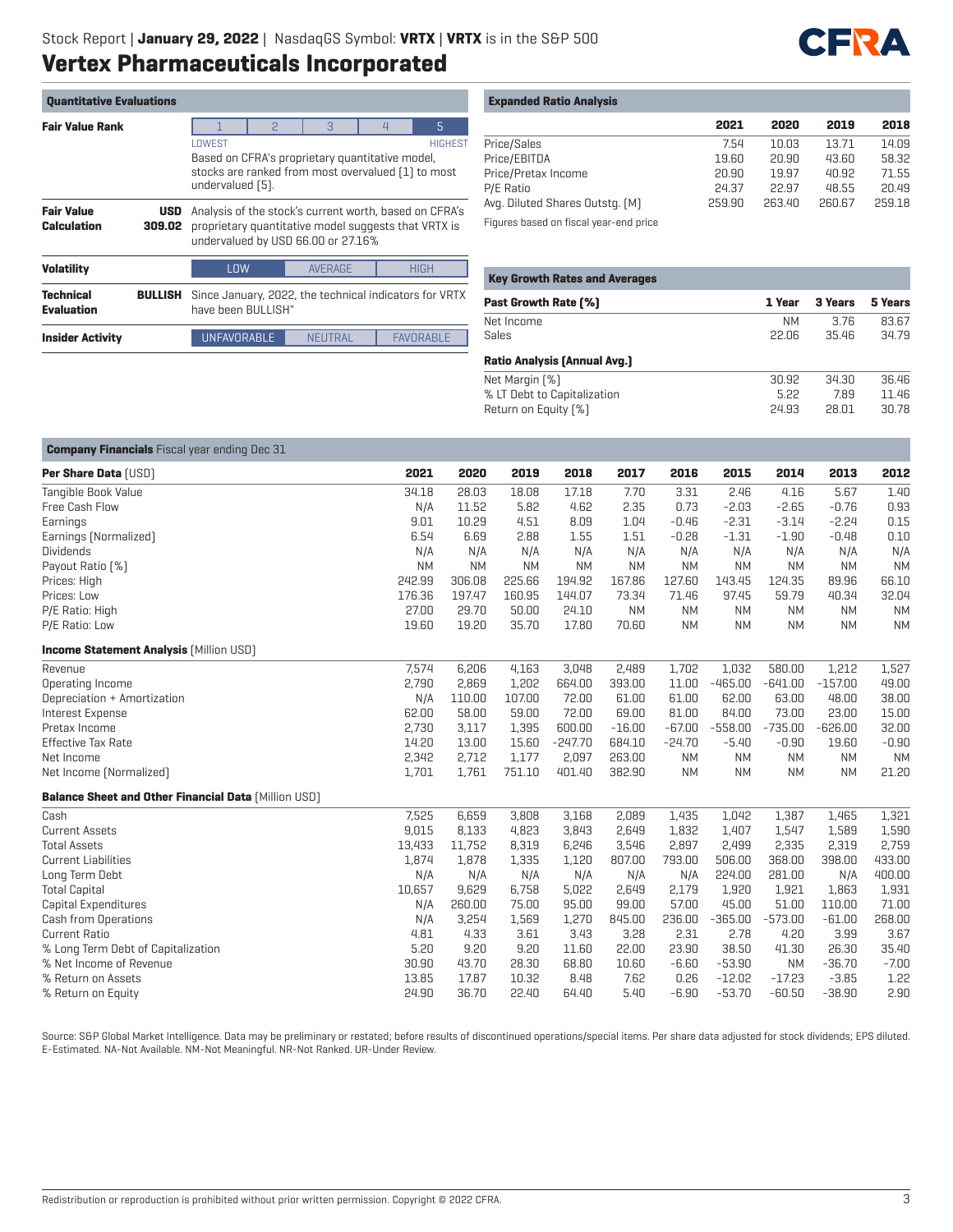

## **Sub-Industry Outlook**

We have a positive outlook on the biotechnology sub-industry (biotech), a historically defensive sub-industry. We expect to see solid drug sales growth driven by Covid-19 therapeutics, the continued adoption of many new and innovative therapies, a favorable M&A environment, and a low prevalence of patent expirations in 2021. We also expect drugmakers to benefit from a return to normalcy, since lower in-person physician visits during the pandemic had a negative impact on prescription growth.

In January 2021, the U.S. experienced a blue wave, as Democrats took control of the House, Senate, and Presidency, forming a unified government. Yet, Democrats only hold a slim majority in the House and the slimmest majority possible in the Senate. Thus, it is nearly impossible to pass any sweeping legislation without bipartisan support due to the potential for filibuster. Reducing drug costs has been a bipartisan issue in the past few years, but Democrats and Republicans have diverging views on how to approach it. We think the Biden administration may focus its efforts on crafting modest drug price legislation that is palatable enough to be passed.

The Covid-19 pandemic created new commercial opportunities for many biopharmaceutical firms. According to the Milken Institute, there were 331 treatments and 270 vaccines in development for Covid-19 as of October 5, 2021. Many firms will be unsuccessful or too slow in developing therapies, leading to sunk costs. Yet, some firms are prospering enormously, notably vaccine developers such as Moderna and Pfizer/BioNTech. Due to the emergence of more dangerous Covid-19 variants, boosters started to be offered in the U.S. and other parts of the world to increase efficacy. Going forward, we think people will likely need repeat vaccinations to have lifelong immunity to Covid-19. In our view, Covid-19 vaccines will be a long-lasting and significant source of revenue for lead vaccine developers.

In the long run, the growth of the biotech industry is dependent on the volume of new therapy approvals. Despite pandemic disruptions, FDA

approvals of novel drug agents in 2020 increased by 8 to 57, slightly below the record 61 approvals achieved in 2018. However, delays in clinical trials could have an adverse impact on the level of novel drug approvals in 2021 and beyond. In 2021, we think it is possible that the approval of non-Covid-19 therapies will take longer than usual because of a shift in FDA resources to focus on Covid-19 therapies. Since new drugs typically take at least five years to reach peak sales levels, we think that the biotech industry is likely to see promising sales growth over the next few years because of strong approval activity in recent years. In addition, we think many of the drugs that are newly approved or in late-stage clinical trials represent major advances in treatment and technology.

Biopharma M&A activity in 2020 was lower than in 2019 and 2018 because of pandemic disruptions or high asset prices. Going forward, we think that the M&A environment appears favorable because there are plenty of motivated buyers flush with cash who are seeking to acquire assets with high growth potential. We also think that low debt levels and reasonable valuations of many biotech firms support M&A activity for the industry.

YTD through September 24, the S&P 1500 Biotech Index was up 8.7%, vs. 18.6% for the S&P 1500 Composite Index. In 2020, the Biotech Index rose 7.3%, vs. 15.8% for the Composite Index.

 **/ Sel Hardy**

## **Industry Performance**

 **GICS Sector: Health Care**

 **Sub-Industry: Biotechnology**

Based on S&P 1500 Indexes



NOTE: A sector chart appears when the sub-industry does not have sufficient historical index data.

All Sector & Sub-Industry information is based on the Global Industry Classification Standard (GICS).

Past performance is not an indication of future performance and should not be relied upon as such.

**Source: CFRA, S&P Global Market Intelligence**

### **Sub-Industry: Biotechnology Peer Group\*: Biotechnology**

| <b>Peer Group</b>                           | <b>Stock</b><br>Symbol | <b>Exchange Currency</b> |            | Recent<br><b>Stock</b><br>Price | Stk. Mkt.<br><b>Cap.</b> [M] | 30-Dav<br>Price<br>Chg. [%] Chg. [%] | 1-Year<br>Price | P/E<br>Ratio | Fair<br>Value<br>Calc. | [%] | Return<br><b>Yield on Equity</b><br>[%] | LTD to<br>Cap [%] |
|---------------------------------------------|------------------------|--------------------------|------------|---------------------------------|------------------------------|--------------------------------------|-----------------|--------------|------------------------|-----|-----------------------------------------|-------------------|
| <b>Vertex Pharmaceuticals Incorporated</b>  | <b>VRTX</b>            | <b>NasdagGS</b>          | <b>USD</b> | 243.02                          | 61,849.0                     | 8.8                                  | 5.6             | 27.0         | 309.02                 | N/A | 24.9                                    | 5.2               |
| BeiGene, Ltd.                               | <b>BGNE</b>            | NasdagGS                 | <b>USD</b> | 212.93                          | 21,877.0                     | $-18.4$                              | $-33.1$         | <b>NM</b>    | N/A                    | N/A | $-66.0$                                 | 4.8               |
| BioMarin Pharmaceutical Inc.                | <b>BMRN</b>            | NasdagGS                 | <b>USD</b> | 86.16                           | 15,818.0                     | $-3.9$                               | 3.6             | 19.0         | 51.93                  | N/A | 23.8                                    | 21.4              |
| <b>BioNTech SE</b>                          | <b>BNTX</b>            | NasdagGS                 | <b>USD</b> | 162.22                          | 43,678.0                     | $-32.6$                              | 47.5            | 2425.0       | N/A                    | N/A | 1.6                                     | 14.3              |
| Biogen Inc.                                 | <b>BIIB</b>            | NasdagGS                 | <b>USD</b> | 225.21                          | 33,082.0                     | $-12.8$                              | $-15.9$         | 9.0          | 109.47                 | N/A | 33.8                                    | 42.1              |
| Gilead Sciences, Inc.                       | GILD                   | NasdagGS                 | <b>USD</b> | 68.86                           | 86,377.0                     | $-6.5$                               | 6.5             | 704.0        | 71.81                  | 4.1 | 0.4                                     | 58.1              |
| Horizon Therapeutics Public Limited Company | <b>HZNP</b>            | NasdagGS                 | <b>USD</b> | 91.34                           | 20,718.0                     | $-15.9$                              | 24.9            | 50.0         | N/A                    | N/A | 12.6                                    | 20.6              |
| Incyte Corporation                          | <b>INCY</b>            | NasdagGS                 | <b>USD</b> | 74.23                           | 16,397.0                     | 0.6                                  | $-18.7$         | <b>NM</b>    | 119.42                 | N/A | $-11.4$                                 | 1.7               |
| Moderna, Inc.                               | <b>MRNA</b>            | NasdagGS                 | <b>USD</b> | 159.47                          | 64.657.0                     | $-35.7$                              | $-0.0$          | <b>NM</b>    | 167.79                 | N/A | $-40.0$                                 | 7.4               |
| Regeneron Pharmaceuticals, Inc.             | <b>REGN</b>            | NasdagGS                 | <b>USD</b> | 624.92                          | 65,339.0                     | $-3.4$                               | 23.4            | 20.0         | 1,032.48               | N/A | 31.8                                    | 19.6              |
| Seagen Inc.                                 | <b>SGEN</b>            | NasdagGS                 | <b>USD</b> | 127.62                          | 23,336.0                     | $-19.7$                              | $-21.5$         | 38.0         | N/A                    | N/A | 22.9                                    | 1.7               |

\*For Peer Groups with more than 10 companies or stocks, selection of issues is based on market capitalization. NA-Not Available; NM-Not Meaningful.

Note: Peers are selected based on Global Industry Classification Standards and market capitalization. The peer group list includes companies with similar characteristics, but may not include all the companies within the sa industry and/or that engage in the same line of business.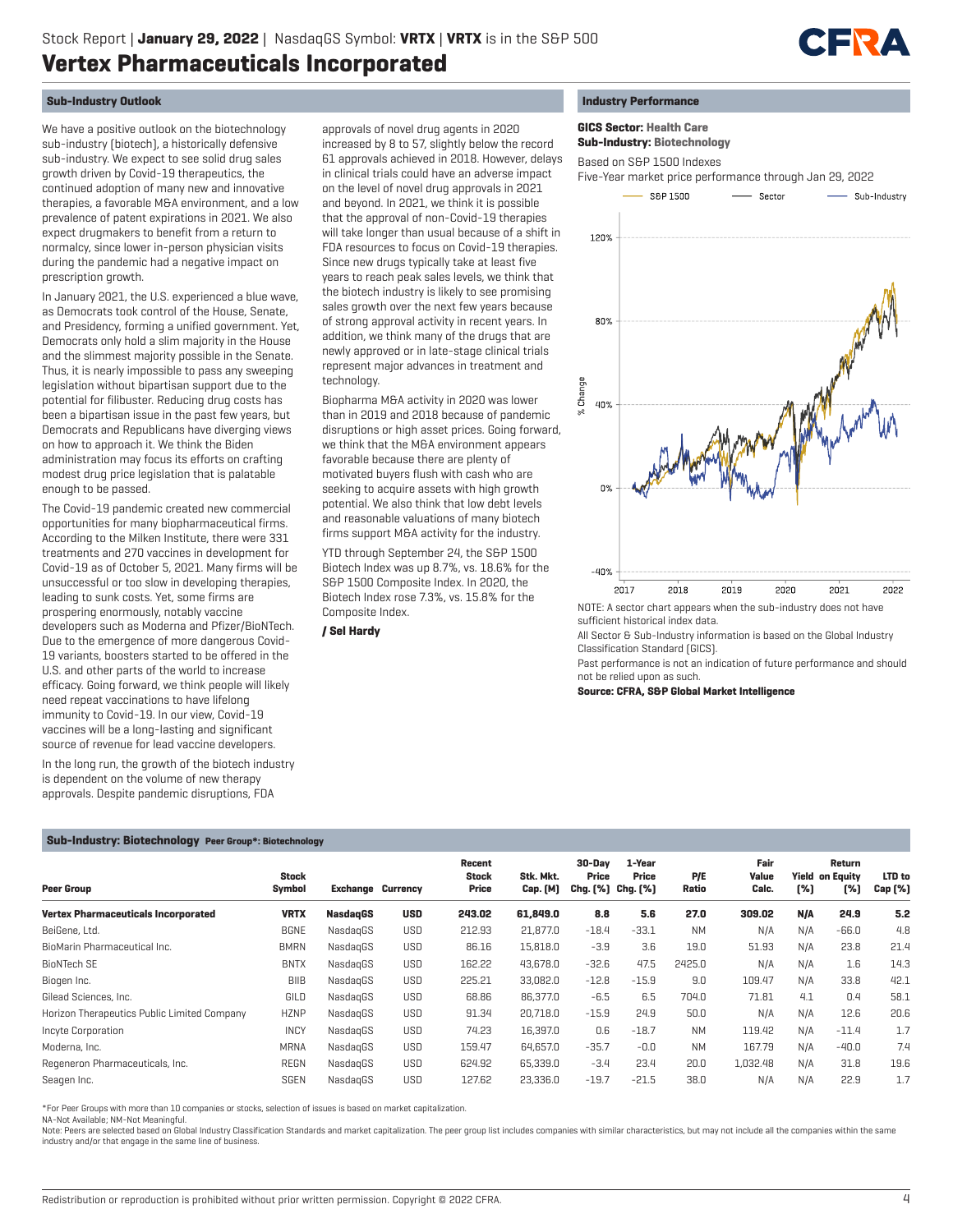

## **Analyst Research Notes and other Company News**

#### **January 27, 2022**

01:41 PM ET... CFRA Keeps Buy Opinion on Shares of Vertex Pharmaceuticals (VRTX 232.93\*\*\*\*):

Our 12-month target price of \$284, raised \$17, reflects a 19.5x multiple of our revised '22 EPS estimate. The applied multiple is a modest discount to VRTX's recent historical forward average, which we think is reasonable in light of potential competitive threats to VRTX's cystic fibrosis (CF) cornerstone franchise. We lift our '22 EPS estimate by \$1.00 to \$14.57, and start '23's at \$15.59. Q4 EPS of \$3.37, vs. \$2.51, beat the consensus view by \$0.08. We think VRTX will continue to drive innovation in CF treatment, including ongoing development in a new Phase III trial. Other key catalysts include an upcoming meeting with the FDA over a possible Phase III trial for treatment of APOL1 kidney disease. Nonetheless, at least for the near term, we note that about 75% of VRTX's revenues are driven by its CF franchise, where it currently enjoys a first-mover advantage, but developments in this space from rival AbbVie (ABBV 137 \*\*\*\*) bear watching as well. / Stewart Glickman, CFA

#### **November 03, 2021**

08:31 AM ET... CFRA Keeps Buy Opinion on Shares of Vertex Pharmaceuticals Inc. (VRTX 181.40\*\*\*\*):

Following solid Q3 results, we keep our target at \$267, 19.7x our '22 EPS estimate. We up our '21 EPS estimate by \$0.64 to \$13.00 and keep our '22 EPS estimate at \$13.57. VRTX posts Q3 EPS of \$3.56 vs. \$2.64 (+35% Y/Y), above the \$3.50 consensus and our estimate of \$3.09. Net product revenues rose 29% Y/Y to \$1.98B, \$115M above our estimate and \$120M above consensus on a remarkable 62% Y/Y increase in sales of VRTX's key drug Trikafta/Kaftrio (to treat cystic fibrosis, 78% of net product sales) driven by solid US sales performance and increased uptake internationally as the treatment is now approved and reimbursable in 20 countries. We expect the solid performance in Trikafta to continue driven by the recent strong launches in Europe and its recent uptake for kids age 6-11 in the US, while its acceptance for priority review in Canada for the same age group is positive. In the near-term increased uptake of Trikafta will be the main catalyst and longterm the focus will continue to be on pipeline developments. / Sel Hardy

#### **July 30, 2021**

04:48 AM ET... CFRA Maintains Buy Opinion on Shares of Vertex Pharmaceuticals Inc. (VRTX 200.95\*\*\*\*):

We keep our target price at \$267, reflecting a ratio of 20.9x our next-12-month EPS of \$12.79. Q2 EPS of \$3.11 vs. \$2.61 beat our estimate of \$2.92 due to better-thanexpected expense management. We raise our 2021 EPS estimate to \$12.36 from \$12.17. VRTX lifted its product revenue guidance to a range of \$7.2 billion to 7.4 billion from a prior range of \$6.7 billion to \$6.9 billion, which came as no surprise to us as we have been more bullish than the Street about Trikafta's prospects. Q2 sales of \$1.79 billion exceeded the consensus expectation by 3.9% as Trikafta/Kaftrio sales grew 37% Y/Y to \$1.79 billion. Net product revenues increased 4% Y/Y in the U.S. to \$1.26 billion while international sales grew an impressive 71% Y/Y (up from 43% in 1Q21) to \$536 million due to the strong uptake of Kaftrio in Europe. Despite the strong commercial performance of VRTX's cystic fibrosis franchise, investors are likely focused on business development opportunities given recent pipeline disappointments. / Kevin Huang, CFA

## **June 11, 2021**

07:34 AM ET... CFRA Keeps Buy Opinion on Shares of Vertex Pharmaceuticals (VRTX 186.79\*\*\*\*):

VRTX announced that VX-864 for alpha-1 antitrypsin deficiency (AATD) achieved its primary endpoint, but the clinical benefit was not large enough for VRTX to advance VX-864 into late-stage development. Investor expectations should have already been tempered by the failure of VX-814 for AATD last year. Using the lessons from VX-814 and VX-864, we expect VRTX to take its next molecule for AATD into the clinic in 2022. We lower our target price by \$30 to \$267 to reflect the news. In light of VX-864's discontinuation, we expect investors to put increased pressure on VRTX to engage in business development activity. In the near term, we suspect that shares may trade flatly due to weak investor sentiment, but we remain bullish on VRTX's other pipeline efforts (especially CTX001), and we continue to see opportunity for Trikafta to outperform consensus expectations. In fact, VRTX announced data today on 22 patients treated with CTX001 showing a consistent and sustained response to treatment. / Kevin Huang, CFA

#### 10:42 AM ET... CFRA Maintains Buy Opinion on Shares of Vertex Pharmaceuticals Inc. (VRTX 218.08\*\*\*\*):

We keep our target price at \$297, reflecting a ratio of 23.8x our next-12-month EPS estimate of \$12.47. Q1 EPS of \$2.98 vs. \$2.56 beat our estimate of \$2.70. We raise our 2021 EPS estimate to \$12.17 from \$11.89 and our 2022 EPS to \$13.57 from \$13.27. Product revenues grew 14% Y/Y to \$1.72 billion, ahead of expectations because of continued outperformance from Trikafta/Kaftrio, sales of which grew 33% Y/Y to \$1.19 billion. International sales, which grew 43% Y/Y, have become an increasingly important driver of growth recently due to the rapid uptake of Kaftrio in England and Germany. Despite the great quarter, investors remain largely focused on the company's pipeline. Later this quarter, we look forward to the data readout for the Phase 2 proof-of-concept study for VX-864. Expectations for it are low following the discontinuation of VX-814. We are optimistic about CTX001, and so is VRTX, as evidenced by its recent \$900 million upfront payment to Crispr Therapeutics related to CTX001. / Kevin Huang, CFA

#### **March 24, 2021**

08:32 AM ET... CFRA Keeps Buy Opinion on Shares of Vertex Pharmaceuticals (VRTX 213.59\*\*\*\*):

We are updating our revenue estimates upwards for VRTX. Our price target and earnings estimates remain unchanged. / Kevin Huang, CFA

#### **February 02, 2021**

09:08 AM ET... CFRA Keeps Buy Opinion on Shares of Vertex Pharmaceuticals Inc. (VRTX 227.70\*\*\*\*):

We raise our target price by \$4 to \$297, reflecting a ratio of 25x our 2021 EPS estimate. Q4 EPS of \$2.51 vs. \$1.70 fell \$0.07 short of our estimate. We maintain our 2021 EPS estimate at \$11.89 and initiate our 2022 EPS at \$13.27. Product revenues grew 29% Y/Y to \$1.63 billion, slightly ahead of expectations as Trikafta/ Kaftrio sales grew 160% Y/Y to \$1.09 billion. Given the high-profile failure of VX-814 in 2020, it's no surprise that analysts were largely focused on business development opportunities and the company's pipeline outside of cystic fibrosis. VRTX doesn't seem to be in rush to make a deal happen, but the company is interested in transformative mid- to late-stage assets. We believe that the after-hours weakness in shares was primarily because of weaker-than-expected 2021 product revenue guidance of \$6.7 - 6.9 billion, which we think is quite conservative, especially since a mid-2021 FDA approval for Trikafta in patients aged 6-11 years should drive sustained growth. / Kevin Huang, CFA

## **April 30, 2021**

Note: Research notes reflect CFRA's published opinions and analysis on the stock at the time the note was published. The note reflects the views of the equity analyst as of the date and time indicated in the note, and may not reflect CFRA's current view on the company.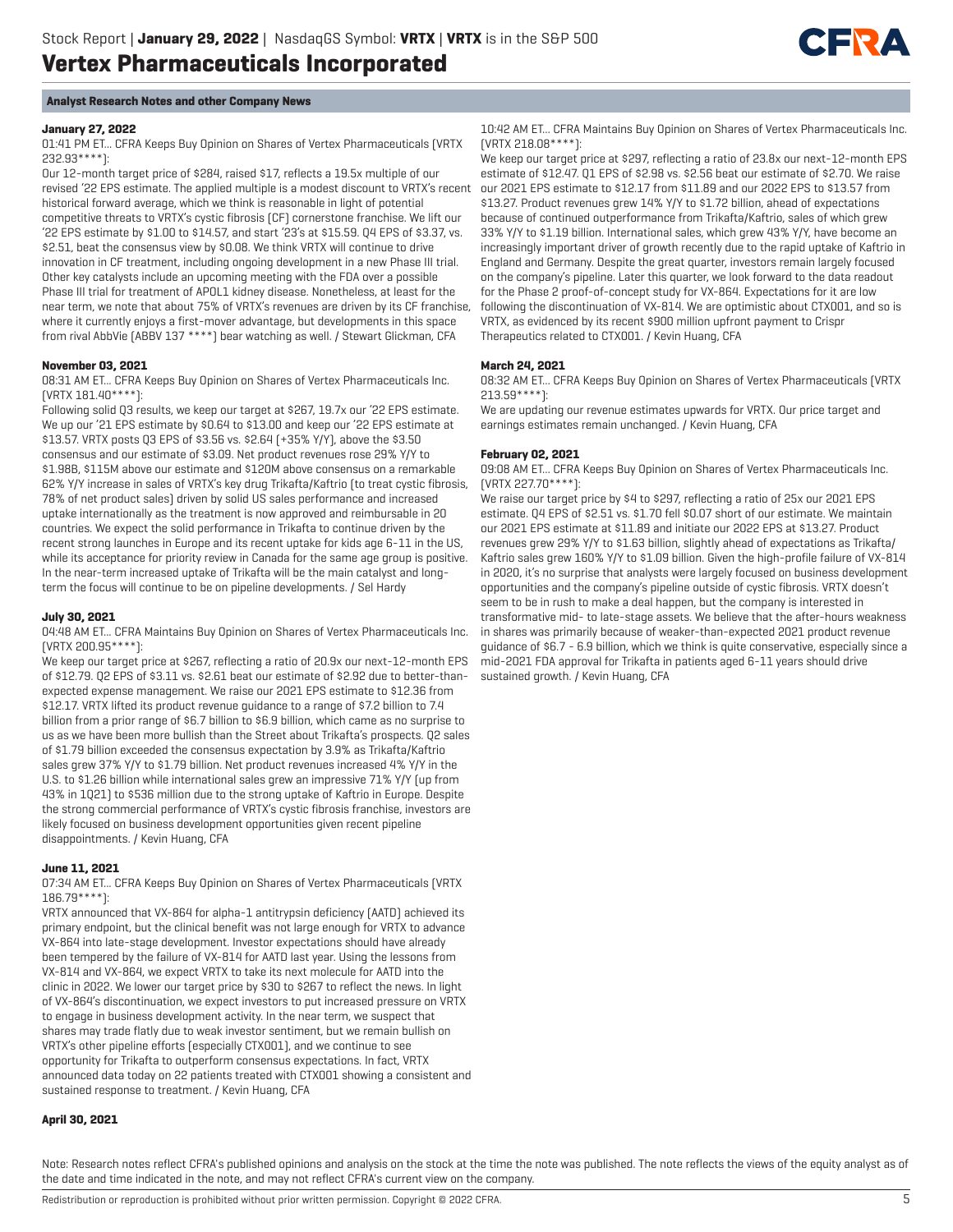

## **Analysts Recommendations**



|            | No. of                 |            |            |             |
|------------|------------------------|------------|------------|-------------|
|            | <b>Recommendations</b> | % of Total | 1 Mo.Prior | 3 Mos.Prior |
| Buy        | 13                     | 46         | 13         | 13          |
| Buy/Hold   |                        | 25         | 6          | 6           |
| Hold       | 6                      | 21         |            | 5           |
| Weak hold  |                        | 0          |            |             |
| Sell       |                        | Д          |            |             |
| No Opinion |                        | Д          |            |             |
| Total      | 28                     | 100        | 29         | 27          |

#### **Wall Street Consensus Estimates** Estimates Previous Year = Current Year \*\*\*\*\* Next Year \*\*\*\* Actual (Normalized Diluted)  $1<sup>2</sup>$  $12$  $\overline{10}$  $\overline{0}$  $\overline{N}$  $\overline{\mathbf{D}}$  $\overline{M}$  $\overline{A}$  $\overline{M}$  $\overline{1}$  $\overline{A}$  $\overline{s}$  $\overline{0}$  $\overline{N}$  $\overline{n}$  $\overline{A}$  $\overline{S}$  $\overline{1}$ F  $\mathsf J$  $\overline{1}$  $2021$ **Fiscal Year Avg Est. High Est. Low Est. # of Est. Est. P/E** 2023 15.11 17.51 12.69 21 16.08 2022 14.19 15.23 11.80 25 17.13

| 2023 vs. 2022   |      |      |      | $\triangle$ 7% $\triangle$ 15% $\triangle$ 8% $\triangledown$ -16% $\triangledown$ -6%                               |       |
|-----------------|------|------|------|----------------------------------------------------------------------------------------------------------------------|-------|
| 01'23           | 3.56 | 3.72 | 3.41 | $\sim$ $\sim$ $\sim$ $\sim$                                                                                          | 68.17 |
| 01'22           | 3.52 | 3.83 | 2.79 | -17                                                                                                                  | 69.11 |
| Q1'23 vs. Q1'22 |      |      |      | $\blacktriangle$ 1% $\blacktriangledown$ -3% $\blacktriangle$ 22% $\blacktriangledown$ -88% $\blacktriangledown$ -1% |       |

Forecasts are not reliable indicator of future performance.

Note: A company's earnings outlook plays a major part in any investment decision. S&P Global Market Intelligence organizes the earnings estimates of over 2,300 Wall Street analysts, and provides their consensus of earnings over the next two years, as well as how those earnings estimates have changed over time. Note that the information provided in relation to consensus estimates is not intended to predict actual results and should not be taken as a reliable indicator of future performance.

**Note: For all tables, graphs and charts in this report that do not cite any reference or source, the source is S&P Global Market Intelligence.**

### **Wall Street Consensus Opinion**

## **Buy/Hold**

**Wall Street Consensus vs. Performance**

For fiscal year 2022, analysts estimate that VRTX will earn USD 14.19. For fiscal year 2023, analysts estimate that VRTX's earnings per share will grow by 6.54% to USD 15.11.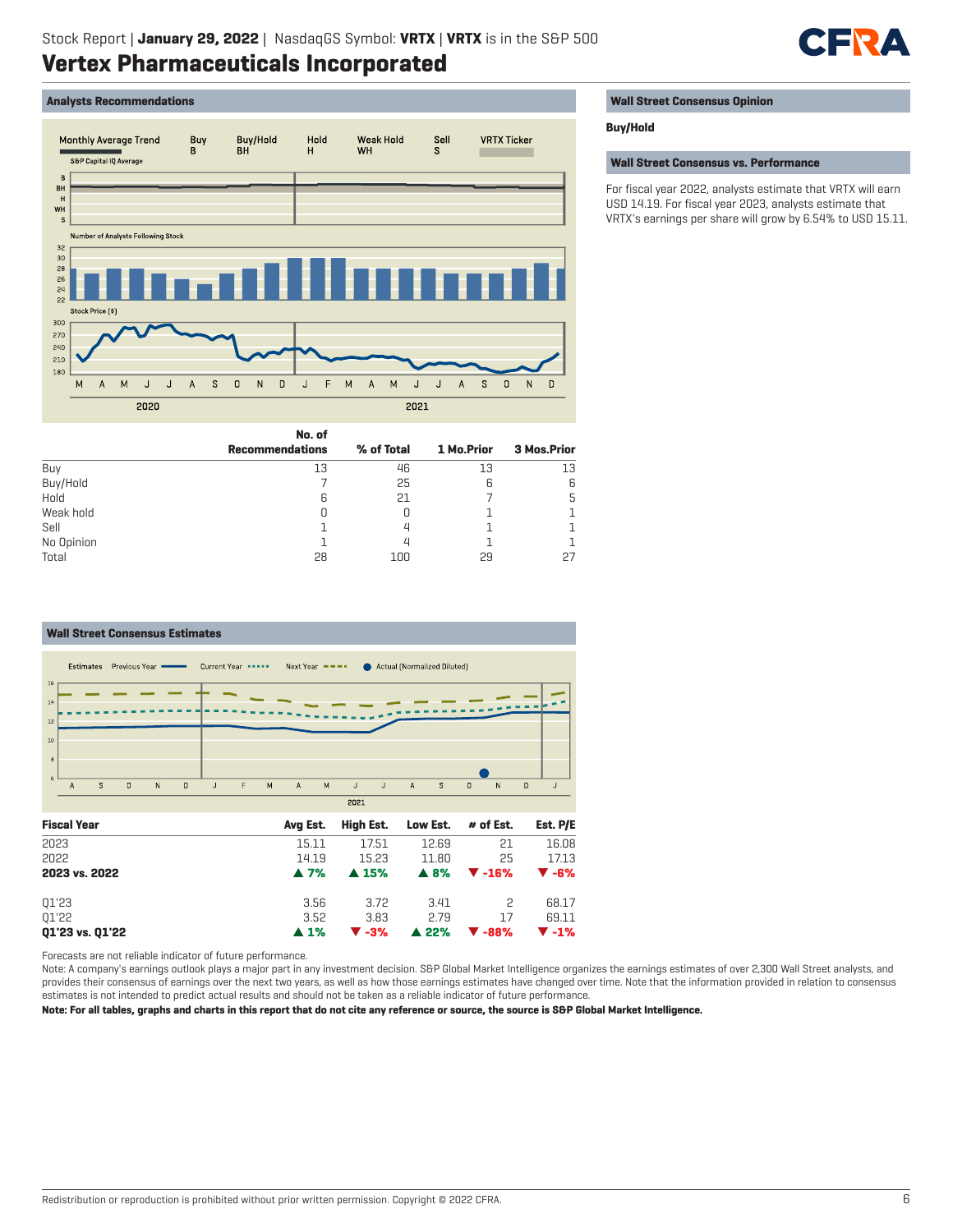

## **Glossary**

#### **STARS**

Since January 1, 1987, CFRA Equity and Fund Research Services, and its predecessor S&P Capital IQ Equity Research has ranked a universe of U.S. common stocks, ADRs (American Depositary Receipts), and ADSs (American Depositary Shares) based on a given equity's potential for future performance. Similarly, we have ranked Asian and European equities since June 30, 2002. Under proprietary STARS (Stock Appreciation Ranking System), equity analysts rank equities according to their individual forecast of an equity's future total return potential versus the expected total return of a relevant benchmark (e.g., a regional index (MSCI AC Asia Pacific Index, MSCI AC Europe Index or S&P 500® Index)), based on a 12-month time horizon. STARS was designed to help investors looking to put their investment decisions in perspective. Data used to assist in determining the STARS ranking may be the result of the analyst's own models as well as internal proprietary models resulting from dynamic data inputs.

### **S&P Global Market Intelligence's Quality Ranking**

(also known as **S&P Capital IQ Earnings & Dividend Rankings**) - Growth and S&P Capital IQ Earnings & Dividend Rankings stability of earnings and dividends are deemed key elements in establishing S&P Global Market Intelligence's earnings and dividend rankings for common stocks, which are designed to capsulize the nature of this record in a single symbol. It should be noted, however, that the process also takes into consideration certain adjustments and modifications deemed desirable in establishing such rankings. The final score for each stock is measured against a scoring matrix determined by analysis of the scores of a large and representative sample of stocks. The range of scores in the array of this sample has been aligned with the following ladder of rankings:

- A+ Highest B Below Average
- A High B- Lower
- A Above C Lowest
- 
- B+ Average D In Reorganization
- NC Not Ranked

### **EPS Estimates**

CFRA's earnings per share (EPS) estimates reflect analyst projections of future EPS from continuing operations, and generally exclude various items that are viewed as special, non-recurring, or extraordinary. Also, EPS estimates reflect either forecasts of equity analysts; or, the consensus (average) EPS estimate, which are independently compiled by S&P Global Market Intelligence, a data provider to CFRA. Among the items typically excluded from EPS estimates are asset sale gains; impairment, restructuring or merger-related charges; legal and insurance settlements; in process research and development expenses; gains or losses on the extinguishment of debt; the cumulative effect of accounting changes; and earnings related to operations that have been classified by the company as discontinued. The inclusion of some items, such as stock option expense and recurring types of other charges, may vary, and depend on such factors as industry practice, analyst judgment, and the extent to which some types of data is disclosed by companies.

#### **12-Month Target Price**

The equity analyst's projection of the market price a given security will command 12 months hence, based on a combination of intrinsic, relative, and private market valuation metrics, including Fair Value.

#### **Abbreviations Used in Equity Research Reports**

CAGR - Compound Annual Growth Rate CAPEX - Capital Expenditures CY - Calendar Year DCF - Discounted Cash Flow DDM - Dividend Discount Model EBIT - Earnings Before Interest and Taxes EBITDA - Earnings Before Interest, Taxes, Depreciation & Amortization EPS - Earnings Per Share EV - Enterprise Value FCF - Free Cash Flow FFO - Funds From Operations FY - Fiscal Year P/E - Price/Earnings P/NAV - Price to Net Asset Value PEG Ratio - P/E-to-Growth Ratio PV - Present Value R&D - Research & Development ROCE - Return on Capital Employed ROE Return on Equity ROI - Return on Investment ROIC - Return on Invested Capital ROA - Return on Assets SG&A - Selling, General & Administrative Expenses SOTP - Sum-of-The-Parts WACC - Weighted Average Cost of Capital

## **Dividends on American Depository Receipts (ADRs) and American Depository Shares (ADSs) are net of taxes (paid in the country of origin).**

### **Qualitative Risk Assessment**

Reflects an equity analyst's view of a given company's operational risk, or the risk of a firm's ability to continue as an ongoing concern. The Qualitative Risk Assessment is a relative ranking to the U.S. STARS universe, and should be reflective of risk factors related to a company's operations, as opposed to risk and volatility measures associated with share prices. For an ETF this reflects on a capitalization-weighted basis, the average qualitative risk assessment assigned to holdings of the fund.

#### **STARS Ranking system and definition:**

#### **\*\*\*\*\* 5-STARS (Strong Buy):**

Total return is expected to outperform the total return of a relevant benchmark, by a notable margin over the coming 12 months, with shares rising in price on an absolute basis.

## $\star \star \star \star \star 4$ -STARS [Buy]:

Total return is expected to outperform the total return of a relevant benchmark over the coming 12 months.

## $\star \star \star \star \star 3$ -STARS (Hold):

Total return is expected to closely approximate the total return of a relevant benchmark over the coming 12 months.

#### $\star\star\star\star\star$  2-STARS [Sell]:

Total return is expected to underperform the total return of a relevant benchmark over the coming 12 months.

#### $\star \star \star \star \star \mathbf{1}$ -STAR (Strong Sell):

Total return is expected to underperform the total return of a relevant benchmark by a notable margin over the coming 12 months, with shares falling in price on an absolute basis.

### **Relevant benchmarks:**

In North America, the relevant benchmark is the S&P 500 Index, in Europe and in Asia, the relevant benchmarks are the MSCI AC Europe Index and the MSCI AC Asia Pacific Index, respectively.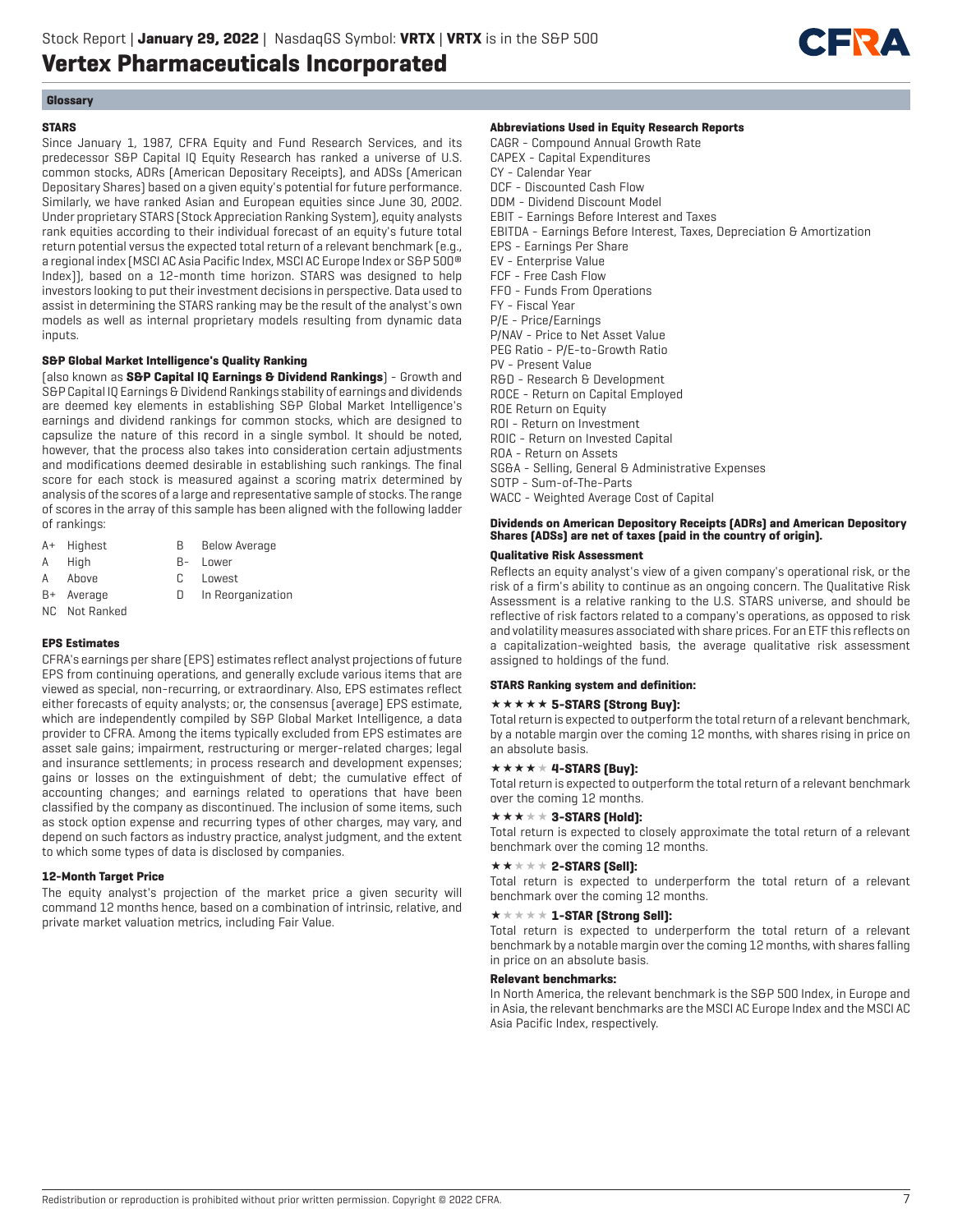

#### **Disclosures**

Stocks are ranked in accordance with the following ranking methodologies:

#### **STARS Stock Reports:**

Qualitative STARS rankings are determined and assigned by equity analysts. For reports containing STARS rankings refer to the Glossary section of the report for detailed methodology and the definition of STARS rankings.

#### **Quantitative Stock Reports:**

Quantitative rankings are determined by ranking a universe of common stocks based on 5 measures or model categories: Valuation, Quality, Growth, Street Sentiment, and Price Momentum. In the U.S., a sixth sub-category for Financial Health will also be displayed. Percentile scores are used to compare each company to all other companies in the same universe for each model category. The five (six) model category scores are then weighted and rolled up into a single percentile ranking for that company. For reports containing quantitative rankings refer to the Glossary section seof the report for detailed methodology and the definition of Quantitative rankings.

#### **STARS Stock Reports and Quantitative Stock Reports:**

The methodologies used in STARS Stock Reports and Quantitative Stock Reports (collectively, the "Research Reports") reflect different criteria, assumptions and analytical methods and may have differing rankings. The methodologies and data used to generate the different types of Research Reports are believed by the author and distributor reasonable and appropriate. Generally, CFRA does not generate reports with different ranking methodologies for the same issuer. However, in the event that different methodologies or data are used on the analysis of an issuer, the methodologies may lead to different views on the issuer, which may at times result in contradicting assessments of an issuer. CFRA reserves the right to alter, replace or vary models, methodologies or assumptions from time to time and without notice to clients.

#### **STARS Stock Reports:**

Global STARS Distribution as of June 08, 2021

| Ranking | <b>North America</b> | <b>Europe</b> | Asia   | Global |
|---------|----------------------|---------------|--------|--------|
| Buv     | 43.9%                | 36.7%         | 43.6%  | 42.4%  |
| Hold    | 48.7%                | 54.9%         | 50.2%  | 50.1%  |
| Sell    | 7.5%                 | 8.4%          | 6.2%   | 7.5%   |
| Total   | 100.0%               | 100.0%        | 100.0% | 100.0% |

#### **Analyst Certification:**

**STARS Stock Reports are prepared by the equity research analysts of CFRA and its affiliates and subsidiaries. Quantitative Stock Reports are prepared by CFRA. All of the views expressed in STARS Stock Reports accurately reflect the research analyst's personal views regarding any and all of the subject securities or issuers; all of the views expressed in the Quantitative Stock Reports accurately reflect the output of CFRA's algorithms and programs. Analysts generally update STARS Stock Reports at least four times each year. Quantitative Stock Reports are generally updated weekly. No part of analysts' or CFRA's compensation was, is, or will be directly or indirectly related to the specific rankings or views expressed in any Stock Report.**

#### **About CFRA Equity Research:**

This Research Report is published and originally distributed by Accounting Research & Analytics, LLC d/b/a CFRA ("CFRA US"), with the following exceptions: In the UK/EU/EEA, it is published and originally distributed by CFRA UK Limited ("CFRA UK"), which is regulated by the Financial Conduct Authority (No. 775151), and in Malaysia by CFRA MY Sdn Bhd (Company No. 683377-A) ("CFRA Malaysia"), which is regulated by Securities Commission Malaysia, (No. CMSL/A0181/2007) under license from CFRA US. These parties and their subsidiaries maintain no responsibility for reports redistributed by third parties such as brokers or financial advisors.

#### **General Disclosure**

#### **Notice to all jurisdictions:**

Where Research Reports are made available in a language other than English and in the case of inconsistencies between the English and translated versions of a Research Report, the English version will control and supersede any ambiguities between such versions. Neither CFRA nor its affiliates guarantee the accuracy of any translation.

The content of this report and the opinions expressed herein are those of CFRA based upon publicly-available information that CFRA believes to be reliable and the opinions are subject to change without notice. This analysis has not been submitted to, nor received approval from, the United States Securities and Exchange Commission or any other regulatory body. CFRA AND ALL RELATED ENTITIES SPECIFICALLY DISCLAIM ALL WARRANTIES, EXPRESS OR IMPLIED, to the full extent permitted by law, regarding the accuracy, completeness, or usefulness of this information and assumes no liability with respect to the consequences of relying on this information for investment or other purposes.

No content in this Research Report may be modified, reverse engineered, reproduced or distributed in any form by any means, or stored in a database or retrieval system, without the prior written permission of CFRA, or used for any unlawful or unauthorized purposes. Neither CFRA nor its third-party providers, as well as its/their directors, officers, shareholders, employees or agents, guarantee the accuracy, completeness, timeliness or availability of the content herein

#### **Past performance is not necessarily indicative of future results.**

This document may contain forward-looking statements or forecasts; such forecasts are

not a reliable indicator of future performance.

This report is not intended to, and does not, constitute an offer or solicitation to buy and sell securities or engage in any investment activity. This report is for informational purposes only. Statements in this report are not made with respect to any particular investor or type of investor. Securities, financial instruments or strategies mentioned herein may not be suitable for all investors and this material is not intended for any specific investor and does not take into account an investor's particular investment objectives, financial situations or needs. Before acting on anything in this report, you should consider whether it is suitable for your particular circumstances and, if necessary, seek professional advice. CFRA may license certain intellectual property or provide services to, or otherwise have a business relationship with, certain issuers of securities that are the subject of CFRA research reports, including exchange-traded investments whose investment objective is to substantially replicate the returns of a proprietary index of CFRA. In cases where CFRA is paid fees that are tied to the amount of assets invested in a fund or the volume of trading activity in a fund, investment in the fund may result in CFRA receiving compensation in addition to the subscription fees or other compensation for services rendered by CFRA, however, no part of CFRA's compensation for services is tied to any particular viewpoint or rating. Additional information on a subject company may be available upon request.

CFRA's financial data provider is S&P Global Market Intelligence. THIS DOCUMENT CONTAINS COPYRIGHTED AND TRADE SECRET MATERIAL DISTRIBUTED UNDER LICENSE FROM S&P GLOBAL MARKET INTELLIGENCE. FOR RECIPIENT'S INTERNAL USE ONLY.

The Global Industry Classification Standard (GICS®) was developed by and/or is the exclusive property of MSCI, Inc. and S&P Global Market Intelligence. GICS is a service mark of MSCI and S&P Global Market Intelligence and has been licensed for use by CFRA.

#### **Other Disclaimers and Notices**

Certain information in this report is provided by S&P Global, Inc. and/or its affiliates and subsidiaries (collectively "S&P Global"). Such information is subject to the following disclaimers and notices: "Copyright © 2018, S&P Global Market Intelligence (and its affiliates as applicable). All rights reserved. Nothing contained herein is investment advice and a reference to a particular investment or security, a credit rating or any observation concerning a security or investment provided by S&P Global is not a recommendation to buy, sell or hold such investment or security or make any other investment decisions. This may contain information obtained from third parties, including ratings from credit ratings agencies. Reproduction and distribution of S&P Global's information and third party content in any form is prohibited except with the prior written permission of S&P Global or the related third party, as applicable. Neither S&P Global nor its third party providers guarantee the accuracy, completeness, timeliness or availability of any information, including ratings, and are not responsible for any errors or omissions (negligent or otherwise), regardless of the cause, or for the results obtained from the use of such information or content. S&P GLOBAL AND ITS THIRD PARTY CONTENT PROVIDERS GIVE NO EXPRESS OR IMPLIED WARRANTIES, INCLUDING, BUT NOT LIMITED TO, ANY WARRANTIES OF MERCHANTABILITY OR FITNESS FOR A PARTICULAR PURPOSE OR USE AND ALL S&P INFORMATION IS PROVIDED ON AN AS-IS BASIS. S&P GLOBAL AND ITS THIRD PARTY CONTENT PROVIDERS SHALL NOT BE LIABLE FOR ANY DIRECT, INDIRECT, INCIDENTAL, EXEMPLARY, COMPENSATORY, PUNITIVE, SPECIAL OR CONSEQUENTIAL DAMAGES, COSTS, EXPENSES, LEGAL FEES, OR LOSSES (INCLUDING LOST INCOME OR PROFITS AND OPPORTUNITY COSTS OR LOSSES CAUSED BY NEGLIGENCE) IN CONNECTION WITH ANY USE OF THEIR INFORMATION OR CONTENT, INCLUDING RATINGS. Credit ratings are statements of opinions and are not statements of fact or recommendations to purchase, hold or sell securities. They do not address the suitability of securities or the suitability of securities for investment purposes, and should not be relied on as investment advice."